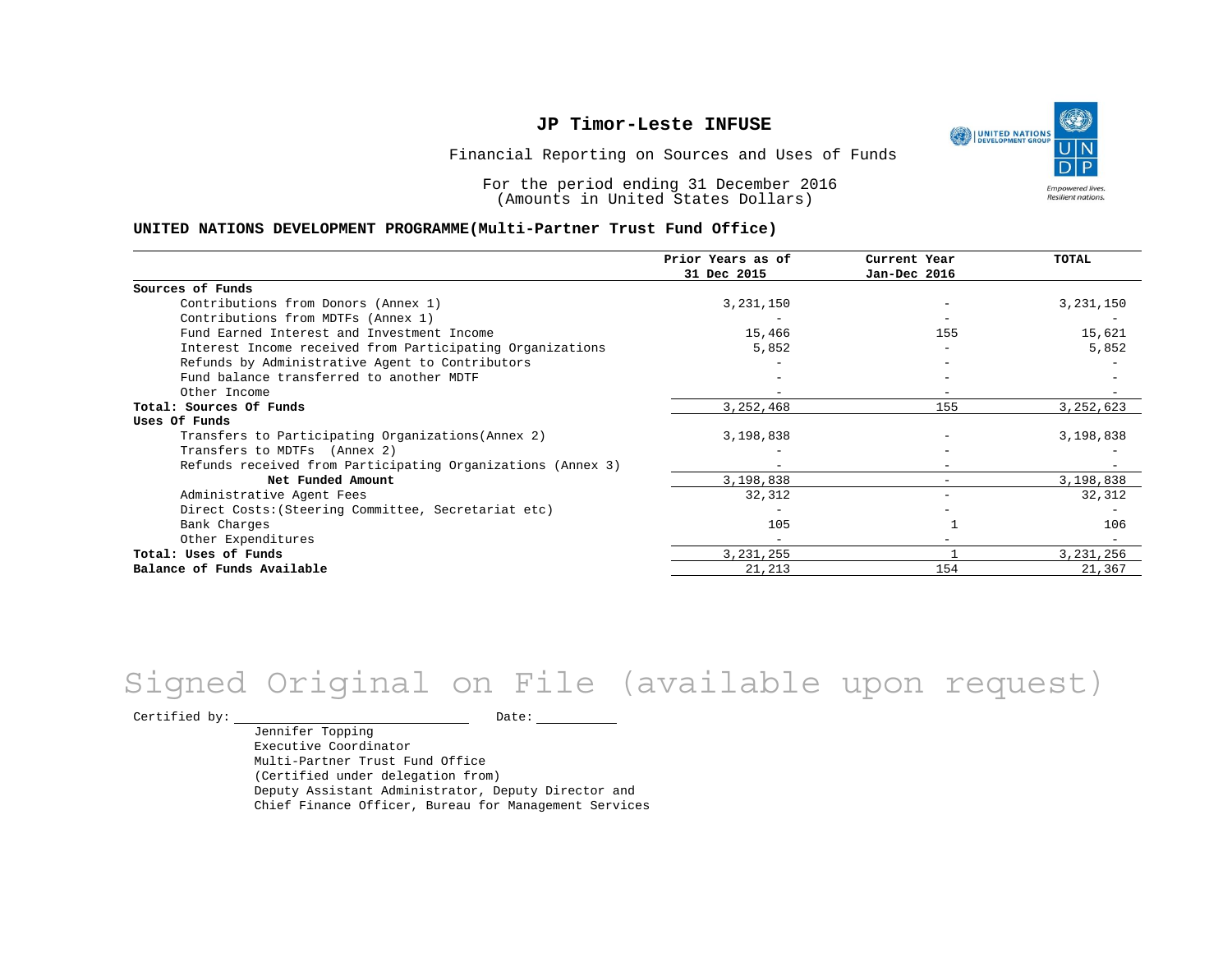

Financial Reporting on Sources and Uses of Funds

For the period ending 31 December 2016 (Amounts in United States Dollars)

#### **UNITED NATIONS DEVELOPMENT PROGRAMME(Multi-Partner Trust Fund Office)**

**Annex - 1: Contributions**

| Prior Years as of | Current Year             | TOTAL       |
|-------------------|--------------------------|-------------|
| 31 Dec 2015       | Jan-Dec 2016             |             |
|                   |                          |             |
| 2,331,150         | $\overline{\phantom{a}}$ | 2,331,150   |
| 900,000           | $\overline{\phantom{0}}$ | 900,000     |
| 3, 231, 150       | $-$                      | 3, 231, 150 |
|                   |                          |             |

# Signed Original on File (available upon request)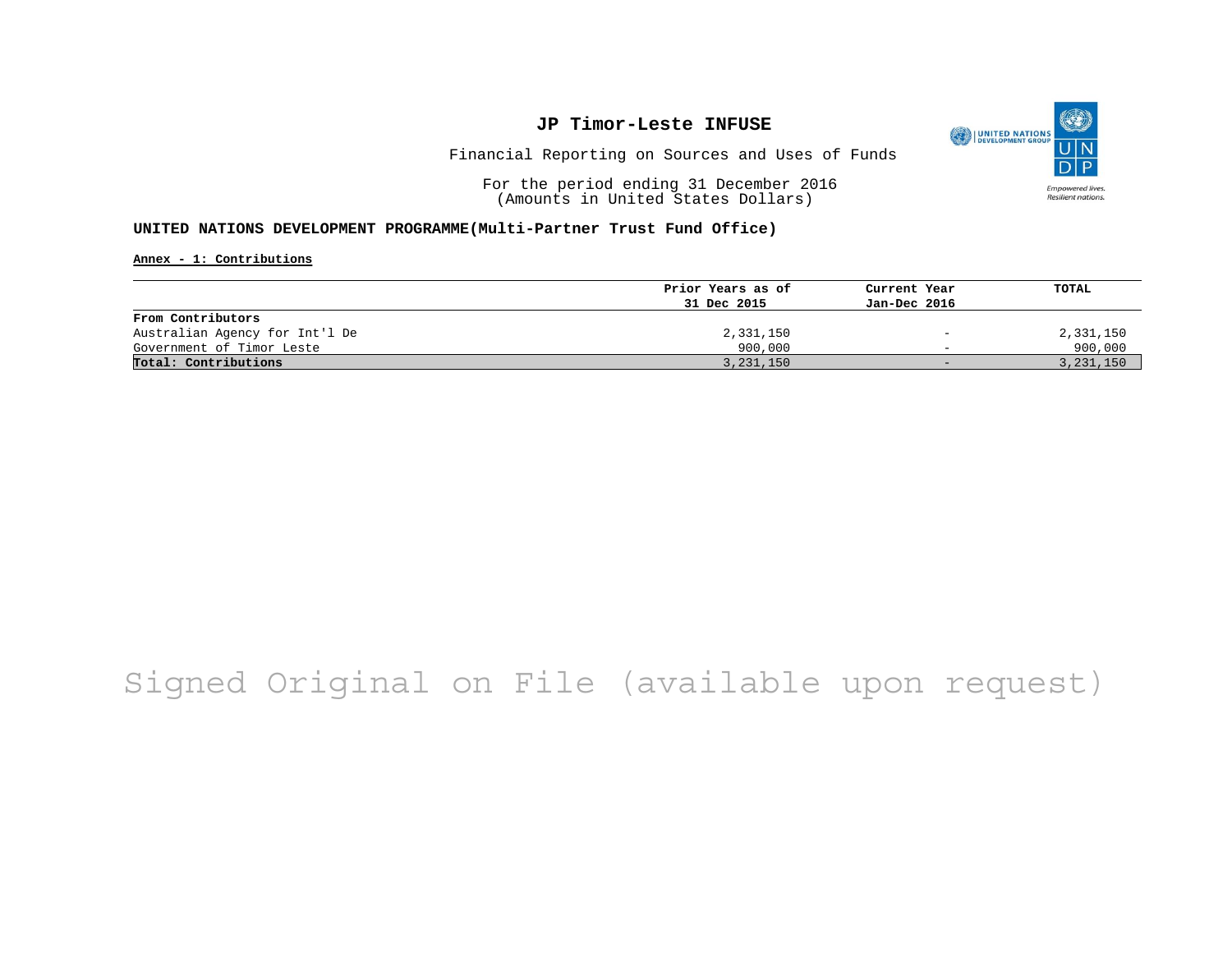

Financial Reporting on Sources and Uses of Funds

For the period ending 31 December 2016 (Amounts in United States Dollars)

#### **UNITED NATIONS DEVELOPMENT PROGRAMME(Multi-Partner Trust Fund Office)**

**Annex - 2: Transfers**

|                                | Prior Years as of | Current Year      | TOTAL     |
|--------------------------------|-------------------|-------------------|-----------|
|                                | 31 Dec 2015       | Jan-Dec 2016      |           |
| To Participating Organizations |                   |                   |           |
| UNCDF                          | 2,668,036         | $\qquad \qquad -$ | 2,668,036 |
| <b>UNDP</b>                    | 530,802           | $\qquad \qquad -$ | 530,802   |
|                                |                   |                   |           |
| Total Transfers                | 3,198,838         | $-$               | 3,198,838 |

# Signed Original on File (available upon request)